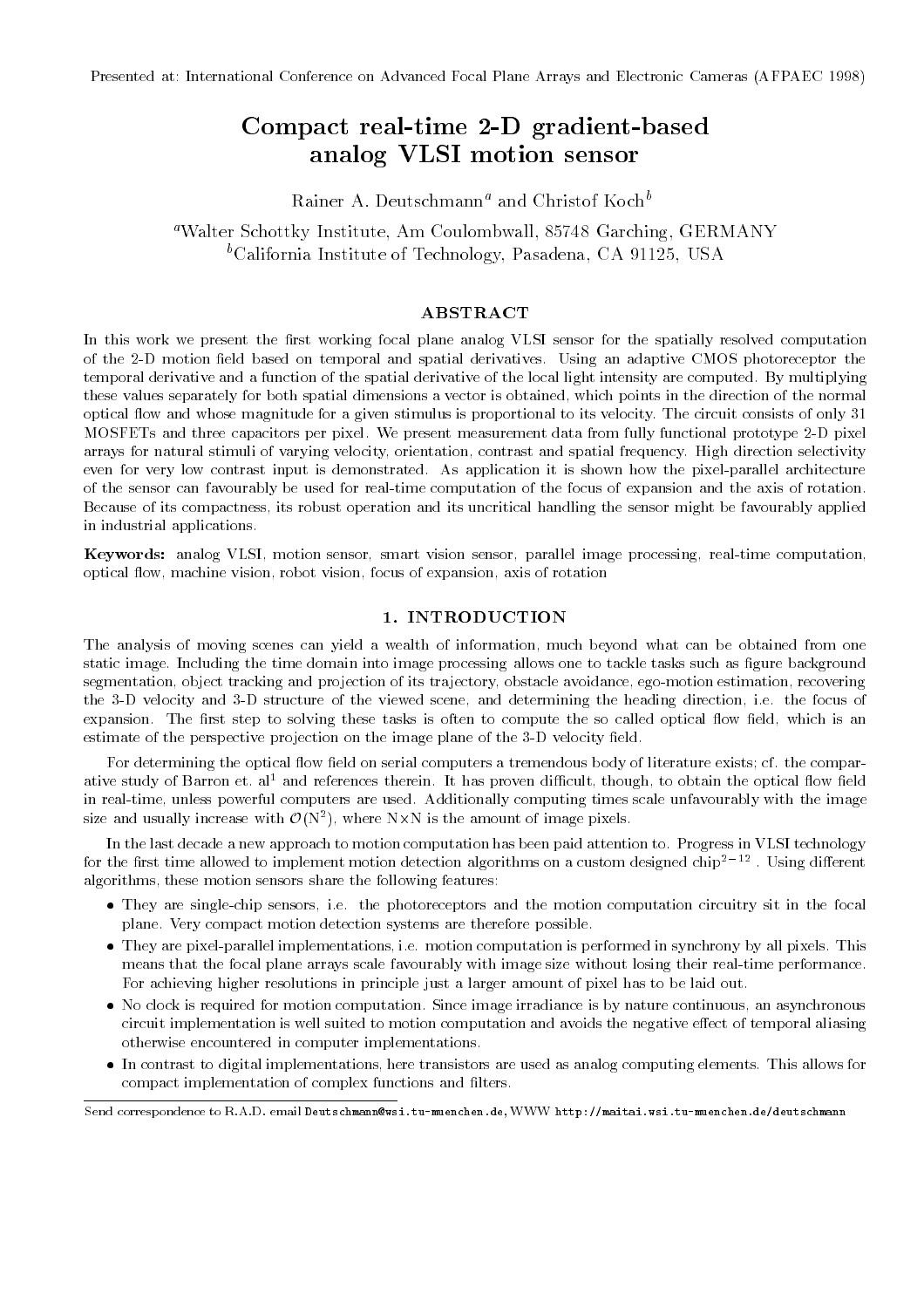A drawback of analog VLSI motion sensors is their low accuracy, partly because there is no signal restoration as in digital circuits. Given that the input to any vision system is noisy, the additional noise introduced by the analog circuitry does not affect the motion computation seriously in many cases.

Existing analog VLSI motion sensors can be classied into token-based and gradient-based sensors. Token-based sensors generally look for features, such as edges, in the visual field and track them over time. Kramer et. al. have reported 1-D velocity sensors based on edge tracking<sup>7,8</sup> which operate robustly over a wide range of input parameters. Based on a similar feature extraction stage Deutschmann et. al.<sup>10</sup> have reported two sensors that compute the direction-of-motion vector field in a 2-D array, but are not sensitive to stimulus velocity. Etienne-Uummings et. al.f have reported on a 5x5 sensor, the scaling of which to large arrays might be difficult. The authors propose a multi-chip system.

On the other hand gradient-based sensors use local temporal and spatial derivatives of the light intensity to compute motion. An early design of Tanner and Mead2 tried to implement the gradient constraint equation  $aI/at\equiv 0$ through a feedback mechanism. The chip could only solve for one global 2-D velocity vector and showed poor performance. A similar circuit was used later to compute motion in 1-D.<sup>13</sup> A working redesign of the Tanner/Mead chip in 1-D has been reported recently.<sup>14</sup> Deutschmann et. al.<sup>12</sup> implemented straightforwardly the 1-D gradient model, which solves the gradient constraint equation and yields velocity independent of spatial frequency and contrast by a division of temporal and spatial derivatives. In 2-D, though, the algorithm would yield a large pixel size. A very compact 2-D pixel that makes implicit use of temporal derivatives was reported by Benson and Delbrück.<sup>15</sup> Their sensor, though, is tuned to a fixed velocity and is sensitive only to ON-edges.

In summary there exist a series of quite powerful 1-D motion sensors to choose from, some of which represent velocity unambiguously. The choice amongst single chip 2-D sensors is small, and dense pixel arrays have been reported only for direction-of-motion or velocity-tuned sensors. Our goal was to develop a 2-D motion sensor for applications that require the sensor output to be monotonically increasing with stimulus velocity. Additionally the motion vector orientation should be parallel to the normal optical flow. The sensor should be scalable to high density arrays on a single chip, and should be easy to use due to a small number of biasing voltages, none of them being overly critical. We achieved our goal with the motion sensor presented in this paper, called \Gradient2d" sensor, which is based on Horiuchi's work<sup>16</sup> on a biologically inspired oculomotor system.

The paper is organised in the following way: In the next section we will introduce the motion algorithm and its analog VLSI implementation. In the following sections we will present experimental results characterising the elementary motion detector; first the time-dependent output, then the output dependence on stimulus velocity, orientation, contrast and spatial frequency. Subsequently we will demonstrate the high direction selectivity of the sensor even for very low stimulus contrasts. In the last part of the paper we will show 15-15 motion vector elds of the entire 2-D pixel array and use its pixel-parallel architecture to compute the focus of expansion and axis of rotation of a real-world scene in real time.

### 2. ALGORITHM AND IMPLEMENTATION

We will derive an equation which relates the change in image brightness at a point in the focal plane to the motion of the brightness pattern. A unique solution for the optical flow will be obtained with the additional constraint of normal flow. We will show how to simplify this solution to make it suitable for implementation in analog VLSI, maintaining normal motion flow vectors.

Let the image brightness at the point  $(x, y)$  in the focal plane at time t be denoted by  $I(x, y, t)$ . If the brightness pattern stems from a solid object and moves, the brightness of a particular point in the pattern projected on the focal plane is constant. Using the chain rule of differentiation we obtain

$$
\frac{dI(x,y,t)}{dt} = 0 \qquad \Rightarrow \qquad \frac{\partial I}{\partial x}v_x + \frac{\partial I}{\partial y}v_y + \frac{\partial I}{\partial t} = 0 \tag{1}
$$

for the two unknown velocity components  $v_x = \frac{\partial x}{\partial t}$  and  $v_y = \frac{\partial y}{\partial t}$ . An additional constraint is required for a unique solution. Several constraints have been suggested in the literature, for example the smoothness of the optical flow field.<sup>17</sup> This approach is problematic because discontinuities in the optical flow field, on which segmentation from motion algorithms rely, are attenuated. Therefore we confine the flow vectors to be normal to the local image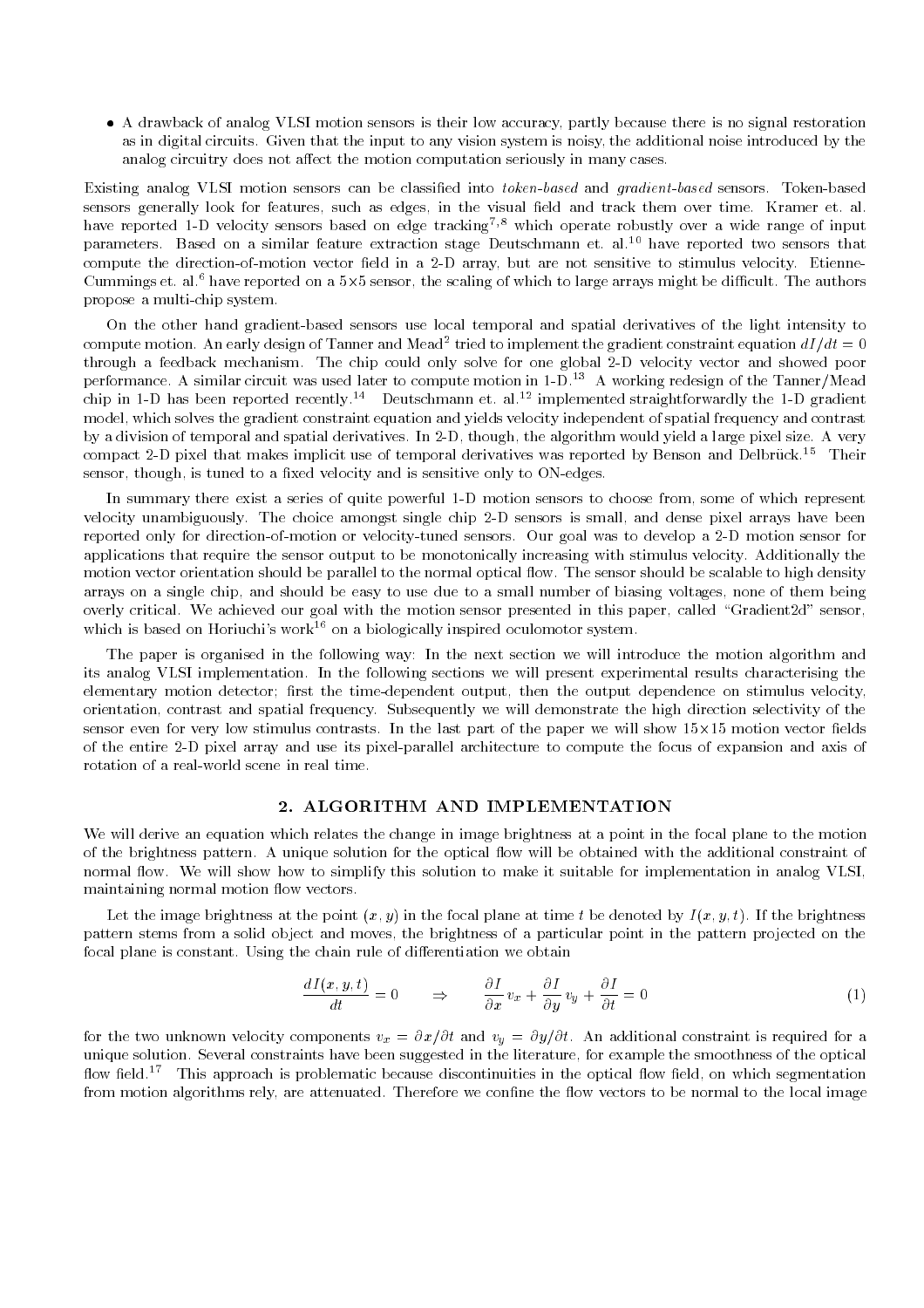brightness distribution (normal flow). In mathematical terms  $I_x/v_x = I_y/v_y$ , where  $I_x = \partial I/\partial x$  and  $I_y = \partial I/\partial y$ . We thus obtain for the normal velocity field  $(v_x, v_y)$ 

$$
v_x = -\frac{I_x I_t}{I_x^2 + I_y^2} \quad , \qquad v_y = -\frac{I_y I_t}{I_x^2 + I_y^2} \quad . \tag{2}
$$

Although these equations could directly be implemented in analog  $VLSI$ ,<sup>12</sup> this attempt is tricky because a) the result is not defined for vanishing contrast and b) both spatial dimensions are coupled. We observe that the sum  $T_x + T_y$  is independent of the stimulus orientation and that it can be considered as confidence measure for the local velocity computation. We therefore weight (multiply)  $v_x$  and  $v_y$  by this sum and define a new motion vector field  $(u_x, u_y)$ 

$$
u_x = u'_o I_t I_x , \t u_y = u'_o I_t I_y ; \t u'_o \in \mathbb{R} \text{ const.}
$$
\n
$$
(3)
$$

Up to now we derived a normal flow field that simply consists of a product of temporal and spatial derivatives, which lends itself easily for implementation in analog VLSI. For a given stimulus the length of the motion vector  $(u_x, u_y)$ still increases linearly with velocity, but it is now dependent on the stimulus contrast.



Figure 1. Schematic of the Gradient2d sensor pixel

The schematic of the actual implementation is shown in Figure 1. The light intensity is transduced to a voltage signal  $V_{pr}$  by Delbrück's adaptive photoreceptor.<sup>18</sup> The photoreceptor signal is transmitted to all four neighbouring pixels, and is locally used for computing the temporal derivative. The temporal derivative circuit is constructed from a transconductance amplier with negative feedback which copies the photoreceptor voltage onto a capacitor through a bidirectional source follower. The current required to drive the capacitor voltage is amplified by a tilted by the voltages  $V_{TD}^+$  and  $V_{TD}^-$ , separately for increasing and decreasing light intensities, respectively. The circuit has the advantage of having low offset current in steady state, but it shows crossover distortion (see Section 3.1).

The spatial derivatives are computed by differential pairs. For  $I_x$  and  $I_y$  the inputs come from left and right  $(V_{pr}\_1)$ and  $V_{pr,r}$ ), upper and lower  $(V_{pr-u}$  and  $V_{pr-d}$ ) neighbour, respectively. The current sources feeding the differential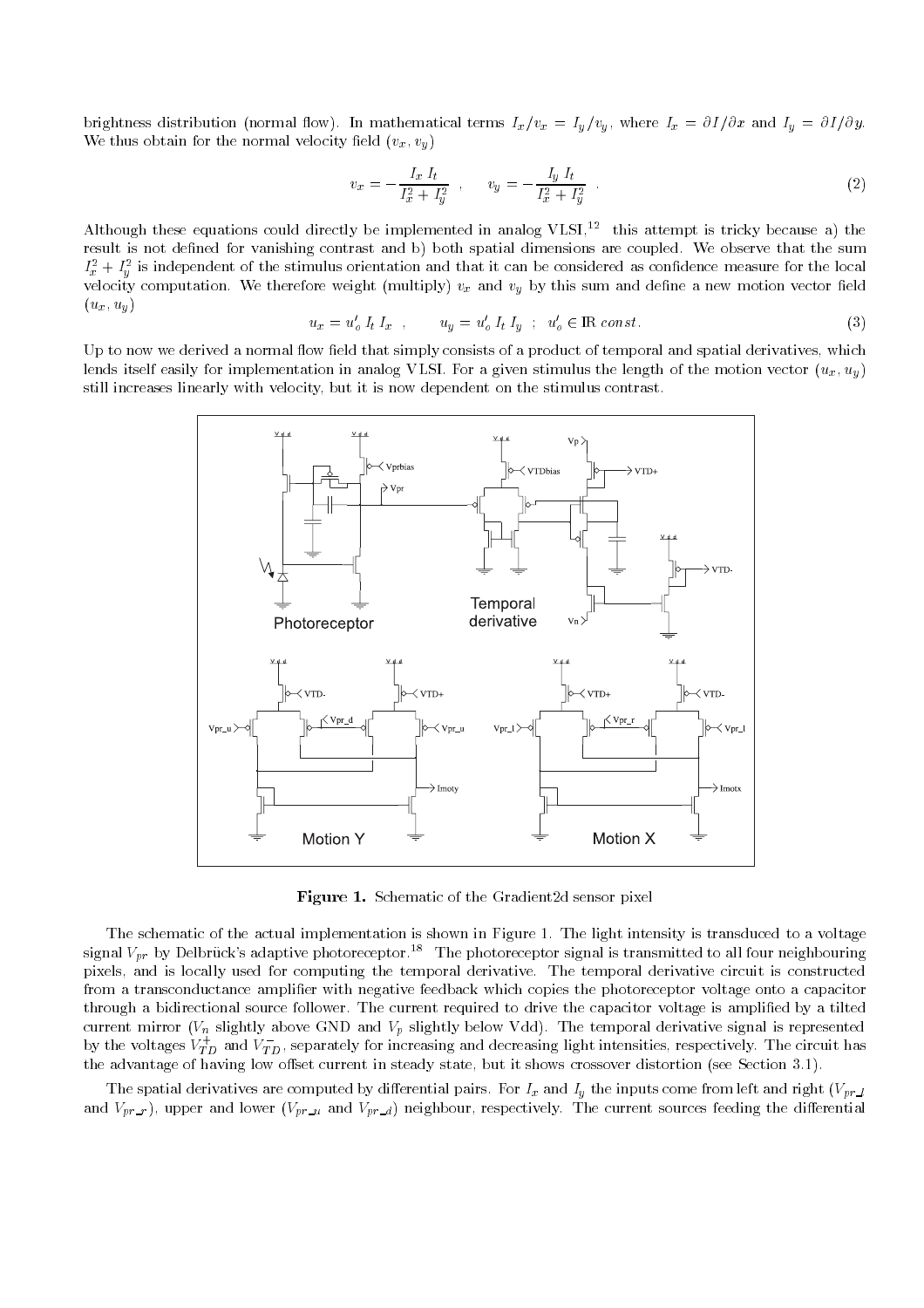

 $\bf r$  igure  $\bf z$ . This course of the motion signals for sinusoid and bar shaped stimuli. The  $\Lambda$  and T motion vector components of one pixel were recorded over time for diagonally oriented stimuli. One period is shown. The dashed line shows the theoretical expectation.

pairs are blased by the temporal derivative voltages  $V_{TD}^-$  and  $V_{TD}$ , effectively making up four-quadrant Gilbert multipliers. For large spatial derivatives the output of the dierential pairs saturate likeahyperbolic tangens function. In effect the actual motion vector field  $(u_x, u_y)$  computed by the Gradient2d sensor is described by

$$
u_x = u_o I_t \tanh(\lambda I_x) , \qquad u_y = u_o I_t \tanh(\lambda I_y)
$$
\n
$$
\tag{4}
$$

where  $u_o$  is a scaling constant and  $\lambda$  describes the slope of the tanh function, which is implementation specific.

The motion vector components  $u_x$  and  $u_y$  are represented as two bidirectional currents  $I_{motx}$  and  $I_{moty}$  which are separately scanned off chip. A vertical scanner<sup>19</sup> is used for selecting one row of pixels, one of which is picked by a horizontal scanner. In addition to the motion vectors also the photoreceptor and temporal derivative signals can be scanned out.

In summary a total of only 31 transistors and 3 capacitors is required for the 2-D motion computation. The connectivity is easy due to only four bias voltages and the fact that only two communicating wires are required between every pair of pixels. Various prototype sensors with 8-8 up to 15-15 pixels have been fabricated with standard 2.0 m dyes. The pixel size on pixel size on 2.2.1.2.2 mm dyes. The pixel size on a 12 may be a 12m process is 1 a chip size of 9.4-9.7 mm we expect resolutions of at least 80-80 pixels.

#### 3. EXPERIMENTAL RESULTS

We are now characterising the single pixel output of the Gradient2d sensor pixel array. The Gradient2d sensor reports motion exactly during the time when motion is perceived, i.e. when a brightness pattern is changing in time. This is contrary to sample-and-hold type motion sensors, where the motion output is computed and then held fixed for a certain time. We therefore first look at the transient motion output of the Gradient2d sensor. Subsequently the time-integrated motion output will be used for characterisation.

#### 3.1. TIME-DEPENDENT OUTPUT

In Figure 2 the motion output is shown as a gray value pattern is moved diagonally in front of the sensor. In the experiment displayed on the left a sinusoid was used. As predicted by Equation 4 the motion output for both X and Y component resembles a squared sinusoid; the theoretically expected response is the dashed curve. As expected for diagonally oriented stimuli both vector components are of equal size. It is remarkable how well the output is rectified. Although AC lighting was used for all experiments flicker noise in the temporal derivative could be avoided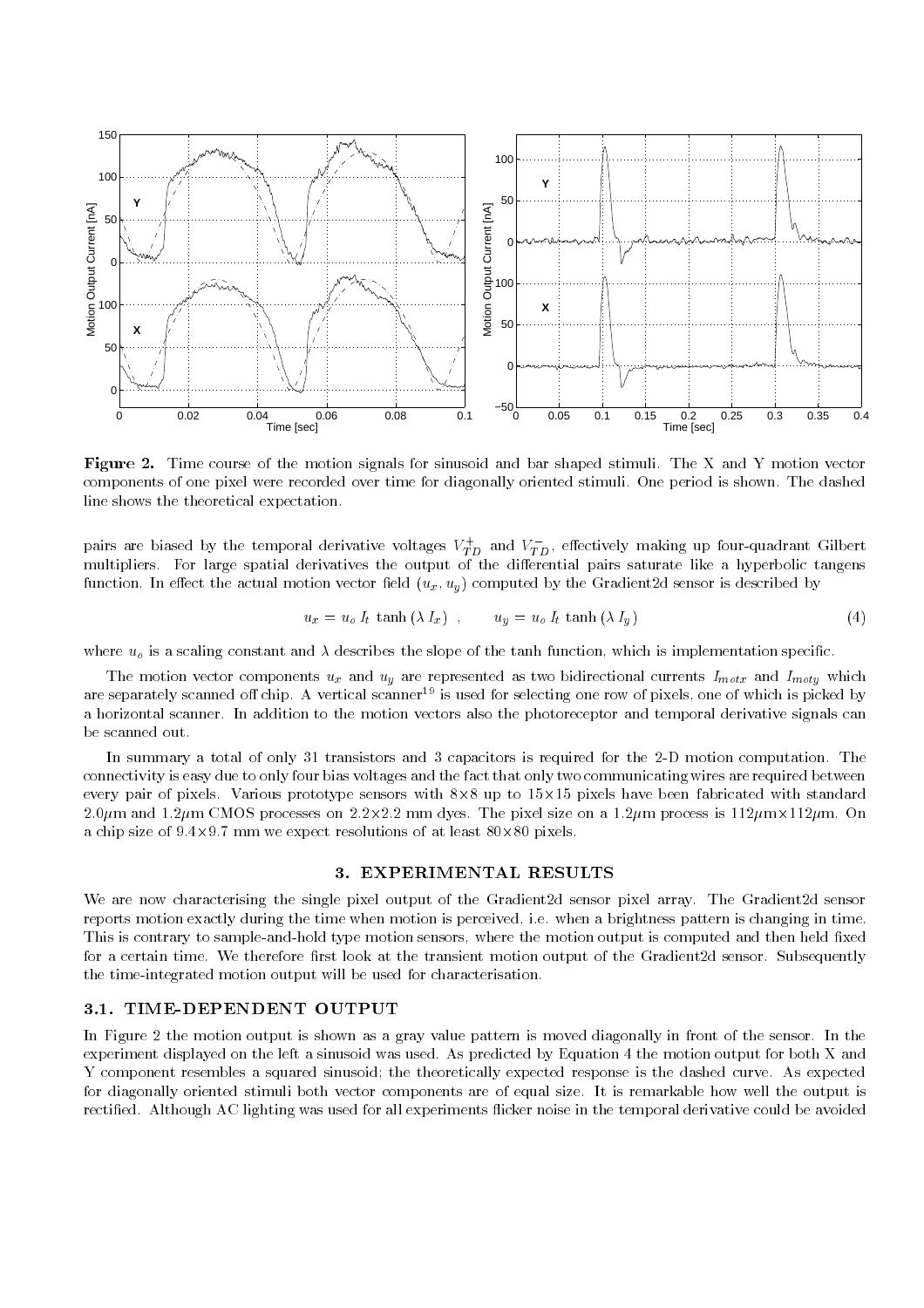

Figure 3. Velocity dependence of the Gradient2d sensor. To the left the X component, to the right the Y component of the motion output of one pixel is shown for four different stimulus orientations.

and does not show up in the motion output. The delayed onset after zero output is due to the cross-over distortion induced by the temporal derivative circuit.

To the right of Figure 2 a black bar on a white background with diagonal orientation was used as stimulus. From Equation 4 because of the strong temporal derivative at the edges of the bar a peak like output is expected. By defocusing the sensor lens slightly the motion output can be increased to a finite dwell time. A small overshoot can be observed at the bright-to-dark transition (OFF edge) which is caused by the temporal derivative circuit. For both OFF and ON edges the motion output again correctly reaches the same peak height.

# 3.2. VELOCITY DEPENDENCE

There are several ways to characterise the transient velocity dependent output of a motion sensor. Since for the experiments we were using periodic stimuli we chose to measure the average output over several periods, instead of measuring for example its peak height. Using Equation 4 it can be shown that for periodic stimuli the average motion output is linear with stimulus velocity. In the experiment a sine wave grating of 72.5% contrast and 0.068 cycles/degree spatial frequency was used. Stimulus velocity is given as on-chip speed.

In Figure 3 experimental results for stimulus velocities up to 76 mm/sec and four different stimulus orientations are shown; on the left figure the X component of the motion output of one pixel, on the right figure the Y component. For stimulus movement in 45° both  $\Lambda$  and  $\Lambda$  component are positive, for stimulus orientation in 155° the  $\Lambda$  component is negative, the Y component is positive, correspondingly for all other orientations. In one fixed orientation the absolute value of the motion output increases monotonically with increasing stimulus velocity. As can be seen there is a slight gain mismatch between positive and negative outputs, which is caused by device mismatch in the temporal derivative and multiplication circuits.

The compressive nonlinearity observed in the motion output stems from the low pass filter behaviour of the photoreceptor. For larger stimulus velocities the photoreceptor peak-to-peak output thus decreases and causes the motion output to increase sub-linear. From a Bode plot a first order low pass filter cutoff frequency of  $1/\tau = 161\text{Hz}$ has been determined; cf. Figure 4 left. This cutoff frequency can be adjusted by the photoreceptor bias  $V_{nthis}$ . The observed compressive non-linearity is desired because it increases the velocity range of the motion sensor.

The Gradient2d sensor is sensitive also to a much lower range of stimulus velocities, which can be seen in Figure 4 right. Here the temporal derivative was amplified stronger by adjusting the bias voltages  $V_p$  and  $V_n$ . Stimulus velocities below 0.1 mm/sec can unambiguously be detected. Additionally is becomes obvious that the motion output is now linear with velocity, because in this range the low pass ltering in the photoreceptors is negligible.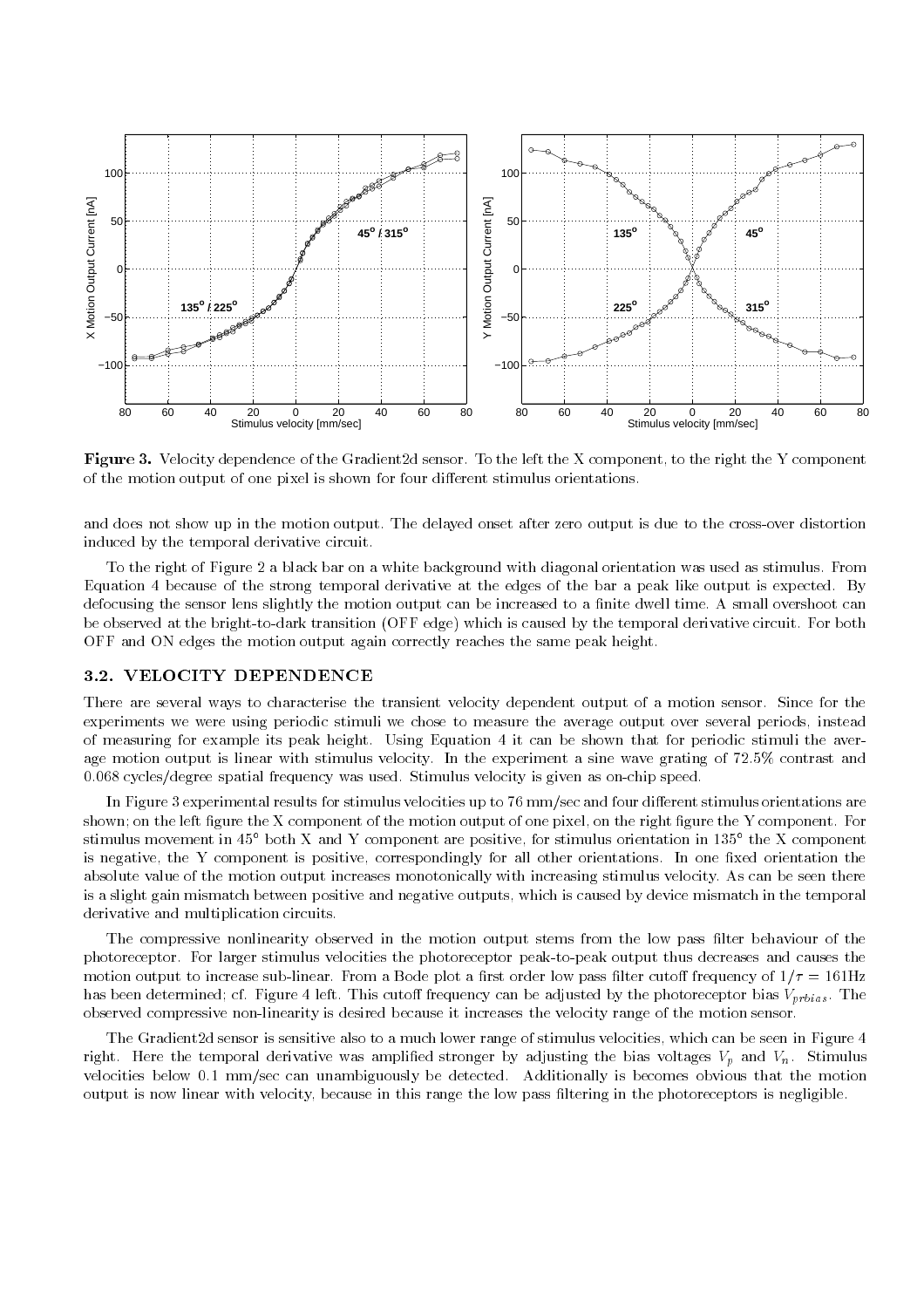

 ${\bf r}$  igure  ${\bf r}$ . Left: Doue plot of the photoreceptor response for increasing meacr frequency. The dashed curve is a mist order low pass filter fit with time constant  $\tau=1/161\text{Hz}$ . Right: Motion output for very small stimulus velocities.



Figure 5. Measured orientation tuning curve for low contrast sine wave grating. The dashed curve represents the ideal cosine like tuning curve.

#### 3.3. ORIENTATION TUNING CURVE

For a 2-D motion sensor a reasonable orientation tuning curve is crucial. Reasonable means that the motion output should vary smoothly with stimulus orientation. We have derived in Section 2 that the Gradient2d sensor is to produce a normal flow field, i.e. the motion output for both vector components should be cosine-like dependent on the stimulus orientation. The X component, for example, should approach zero for orientations near 90<sup>°</sup> and 270 . In an experiment a sine wave grating of 22% contrast and xed velocity was moved in front of the sensor at orientations from 0° to 300°. The resulting motion output for both vector components is displayed in Figure 5 as polar plot. As can be seen the motion output meets the theoretical expectations and forms cosine lobes. For stronger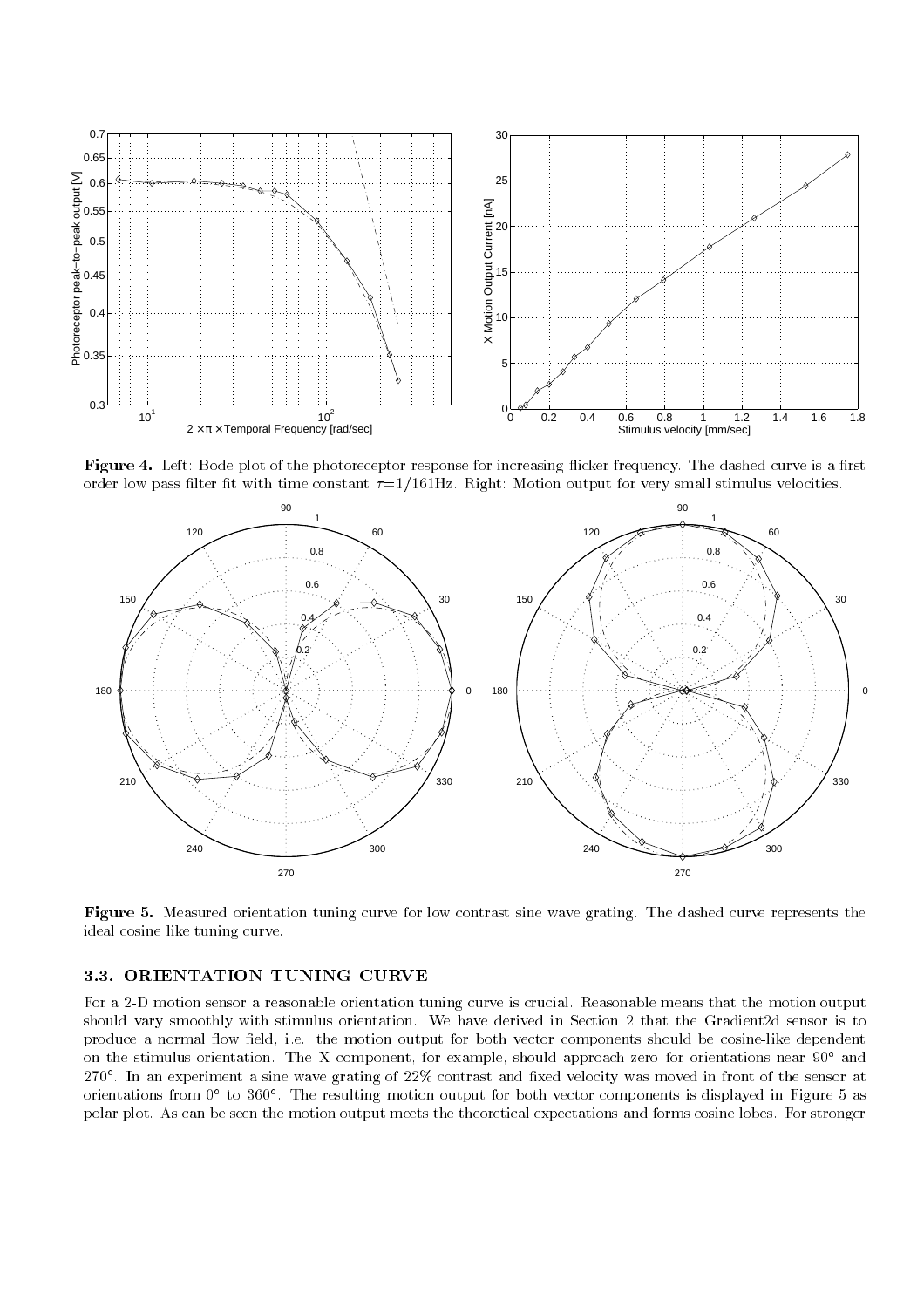

Figure 6. Measured orientation tuning curve for high contrast sine wave grating. The theoretical expectation for saturating spatial derivative is displayed as dashed line.

contrasts the saturation of the spatial derivative, which is described by the hyperbolic tangens term in Equation 4, becomes important. The effect can be observed in Figure 6, where a high-contrast sine wave grating was used. The X component of the motion output, for example, remains at a high level for orientations even around 45 . Since at this orientation the Y component also is large, in the resulting motion flow fields an emphasis of diagonally oriented vectors can be observed; cf. the flow fields in Section 4.

#### 3.4. CONTRAST DEPENDENCE

We have shown earlier how to simplify Equation 2 for the normal velocity field in order to make it stable against the division by zero problem, and to make it suitable for a compact analog VLSI implementation. From the resulting equation it can easily be seen that the motion vectors are now contrast dependent; for low contrast the motion output should increase quadratically with stimulus contrast, for high contrasts the increase should be linear.

We have tested experimentally the contrast dependence of the motion output in that we moved sine wave gratings of contrasts ranging from 2% to 72.5% in front of the sensor, while their spatial frequency was 0.068 cycles/degree and their velocity was kept at 8 mm/sec. Results for one vector component are shown in Figure 7 left. It can be seen that for low contrasts the increase of the motion output is first quadratic, then continues on linearly.

This dependence of the motion output on the stimulus contrast might exclude the Gradient2d sensor from some applications. A slow object of high contrast can produce a similar motion output as a faster object of lower contrast. On the other hand the motion output can now be considered as reliability measure for a local direction of motion computation. Low contrast objects produce a smaller motion output than high contrast objects and thus signal the presence of a less reliable motion cue.

### 3.5. SPATIAL FREQUENCY DEPENDENCE

It has been mentioned earlier that due to the continuous-time operation of the Gradient2d sensor, temporal aliasing in the motion computation cannot occur. Spatial aliasing, though, can occur in all motion sensors with pixel based architecture. In the Gradient2d sensor the spatial derivative at one pixel location is computed from the difference of the photoreceptor voltages of the two adjacent pixels. For a sine wave grating of ever higher spatial frequency, for example, the local spatial derivative is therefore more and more underestimated, until the wavelength equals twice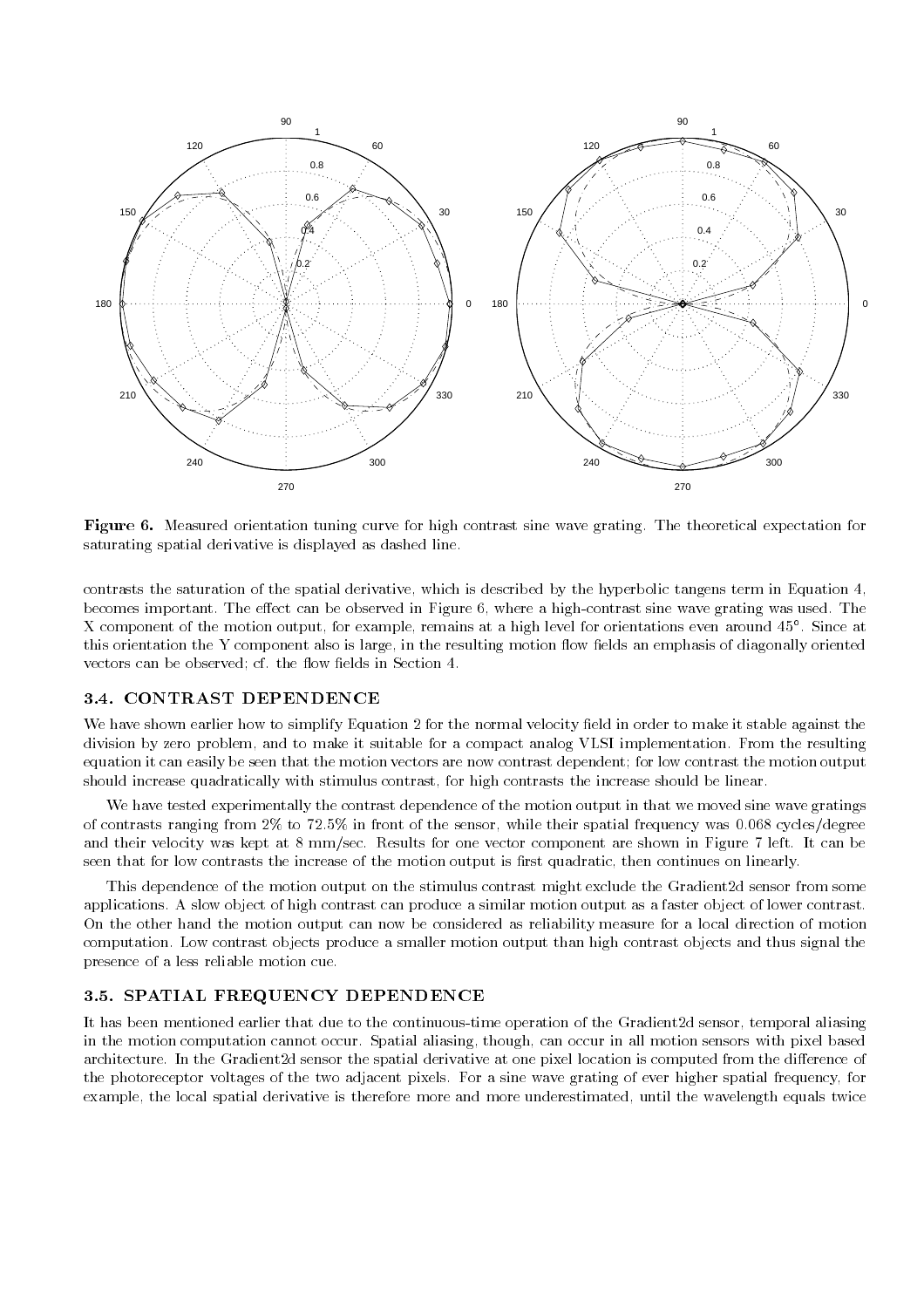

Figure 7. Left: Measured contrast dependence of the motion output. For low contrasts the motion output is quadratically dependent on the stimulus contrast, whereas for high contrasts the dependency is linear. The dashed line shows the theoretical expectation. Right: Measured spatial frequency dependence of the motion output. The motion output for sine wave stimuli of equal velocity (5.5 mm/sec), contrast (72.5 %) and orientation is plotted for spatial frequencies between 0.01 cycles/degree and 1 cycle/degree. The dashed line was computed considering the discrete spatial derivative and low pass ltering in the photoreceptors.

the pixel spacing. At this point the computed spatial derivative turns negative. The spatial frequency where aliasing occurs is called Nyquist frequency  $k_n$ .

We have experimentally tested this prediction by using sine wave gratings of equal velocity and contrast, but of spatial frequencies ranging from 0.01 cycle/degree to 1 cycle/degree. In Figure 7 right the motion output is plotted versus the spatial frequency, which is given in units of the Nyquist frequency. For this particular sensor the Nyquist frequency was  $k_n = 0.32$  cycles/degree. The dashed line represents the theoretical prediction considering the discreteness of the spatial derivative and low pass ltering in the photoreceptors. As can be seen the measured data is well approximated by the theoretical curve. The motion output increases with increasing spatial frequency until shortly before the aliasing point, where the output crosses zero and reverses sign. At even higher spatial frequencies a second zero crossing can be observed.

As in the discussion about the contrast dependence it can be argued here that the motion output dependence on the spatial frequency hampers the use of the Gradient2d sensor. But first of all it is obvious that as with any other pixel based motion sensor spatial aliasing has to be avoided, e.g. by defocusing the lens slightly. Secondly the fact that the motion output approaches zero for long wavelengths can again be seen as indicator for low local contrast and a less reliable motion signal.

For some applications the local direction of motion of very low contrast objects might be of interest. For that reason we have tested the Gradient2d sensor with a stimulus of only 4 % contrast. In an experiment the 4% stimulus was moved in front of the sensor in one direction for 4 seconds, then the direction of motion was reversed. The output of the sensor is of course very small, and relatively noisy, cf. Figure 8 left. But if the output is integrated over a short time, for example 100 ms, then the direction of motion of the stimulus can unambiguously be determined, as shown in Figure 8 right. Here a histogram of the motion output, averaged over 100 ms, is shown. Clearly leftward motion can be distinguished from rightward motion.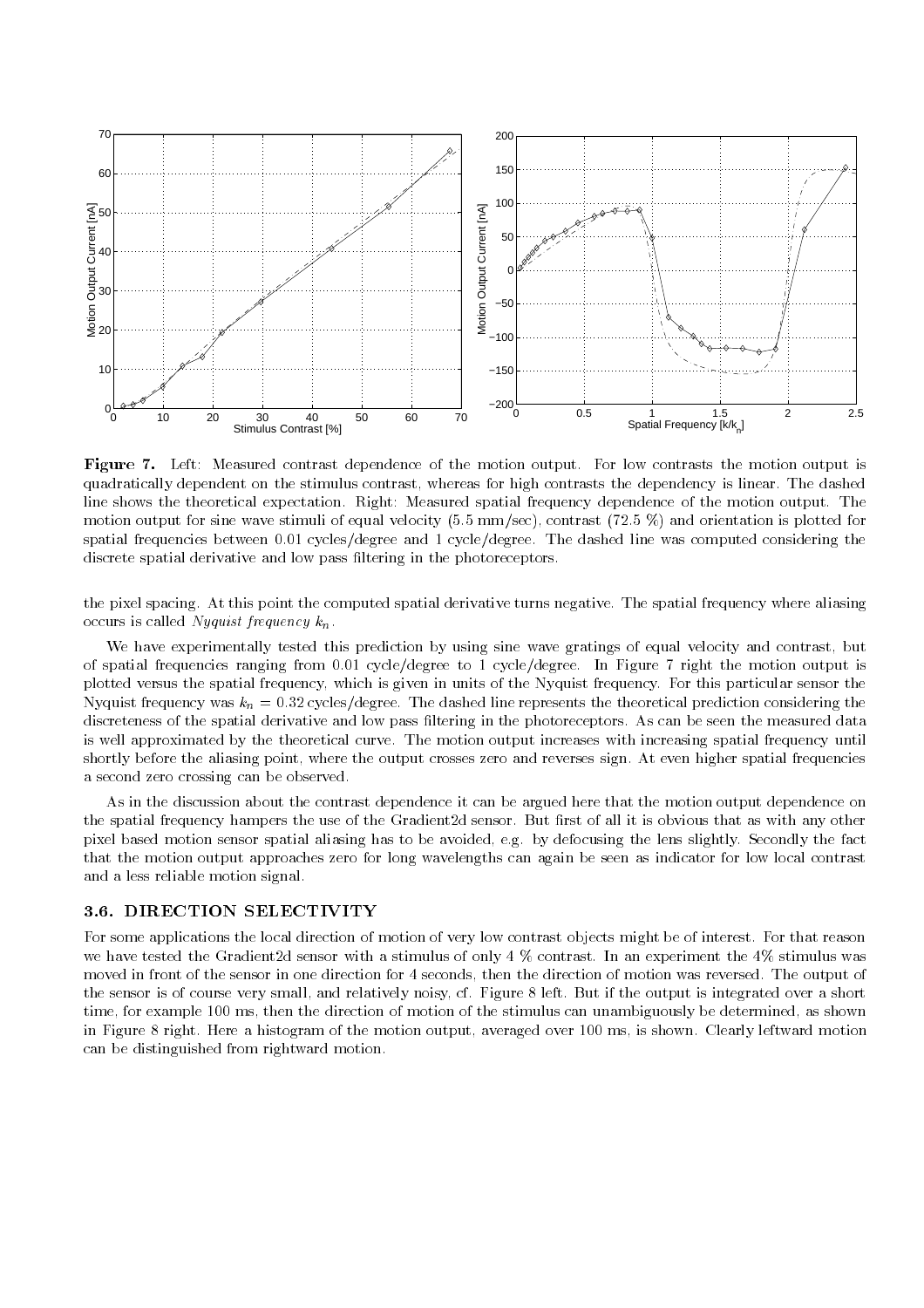

Figure 8. Direction selectivity for 4 % contrast stimulus. Left: Motion output during leftward motion (t <4 sec) and rightward motion  $(t > 4 \text{ sec})$ . Right: Histogram of the 100 ms time averaged motion output.

#### 4. APPLICATION: DETERMINING FOCUS OF EXPANSION

In this section we briefly present examples of how the Gradient2d sensor can favourably be used for real world tasks. Consider an application where the focus of expansion (FOE) or the axis of rotation (AOR) of a moving scene is of interest. Then the X component of the FOE can be computed by finding the position of the zero crossing (ZC) of the column average of  $u_x$ , the X component of the corresponding motion vectors. If there are multiple ZCs, the one with the maximal slope is to be taken. The FOE Y component and the AOR location are given accordingly:

$$
x^{FOE} = ZC_x \left( \sum_y u_x(x, y) \right) \qquad y^{FOE} = ZC_y \left( \sum_x u_y(x, y) \right) \qquad (5)
$$

$$
x^{AOR} = ZC_x \left( \sum_y u_y(x, y) \right) \qquad y^{AOR} = ZC_y \left( \sum_x u_x(x, y) \right) \qquad (6)
$$

The Gradient 2d sensor can be used not only to compute the motion vector field  $u(x, y)$  in real time, but also the row and column averages: The pixel array is addressed by one row and one column scanner, and the motion vector components are represented as bidirectional currents. Thus by gating out one entire row or column, the vector sum is obtained automatically. All N row sums and N column sums are read into a computer, where the ZCs and thus the FOE or AOR is determined. Since only 2N instead of N<sup>2</sup> operations are required, where N-N is the array size, the FOE and AOR can be determined very fast. We achieve frame rates beyond 400Hz. In Figures 9 and 10 we present snapshots of a decided sensoring a sensor whose motion output was set to saturate entropy and in Figure effectively computing a direction of motion flow field. Clearly the motion of the scene is captured by the sensor, and the row and column averages computed on-chip indicate correctly the axis of rotation and focus of contraction.

#### 5. SUMMARY

In this contribution after a brief review of existing motion sensors we have derived a 2-D motion computation algorithm that is simply based on a multiplication of temporal and spatial derivatives. We have demonstrated how this algorithm can very compactly be implemented using analog VLSI technology. Subsequently we have characterised the single pixel output regarding its time-dependent response, and its mean motion output for stimuli of different velocities, orientations, contrasts and spatial frequencies. We have argued that the motion output dependence on contrast and spatial frequency can favourably be used to asses the reliability of the motion cue. The high sensitivity of the Gradient2d sensor to low contrast objects has been demonstrated. Finally in the last section we have presented an algorithm for real time computation of the focus of expansion and the axis of rotation of a moving scene using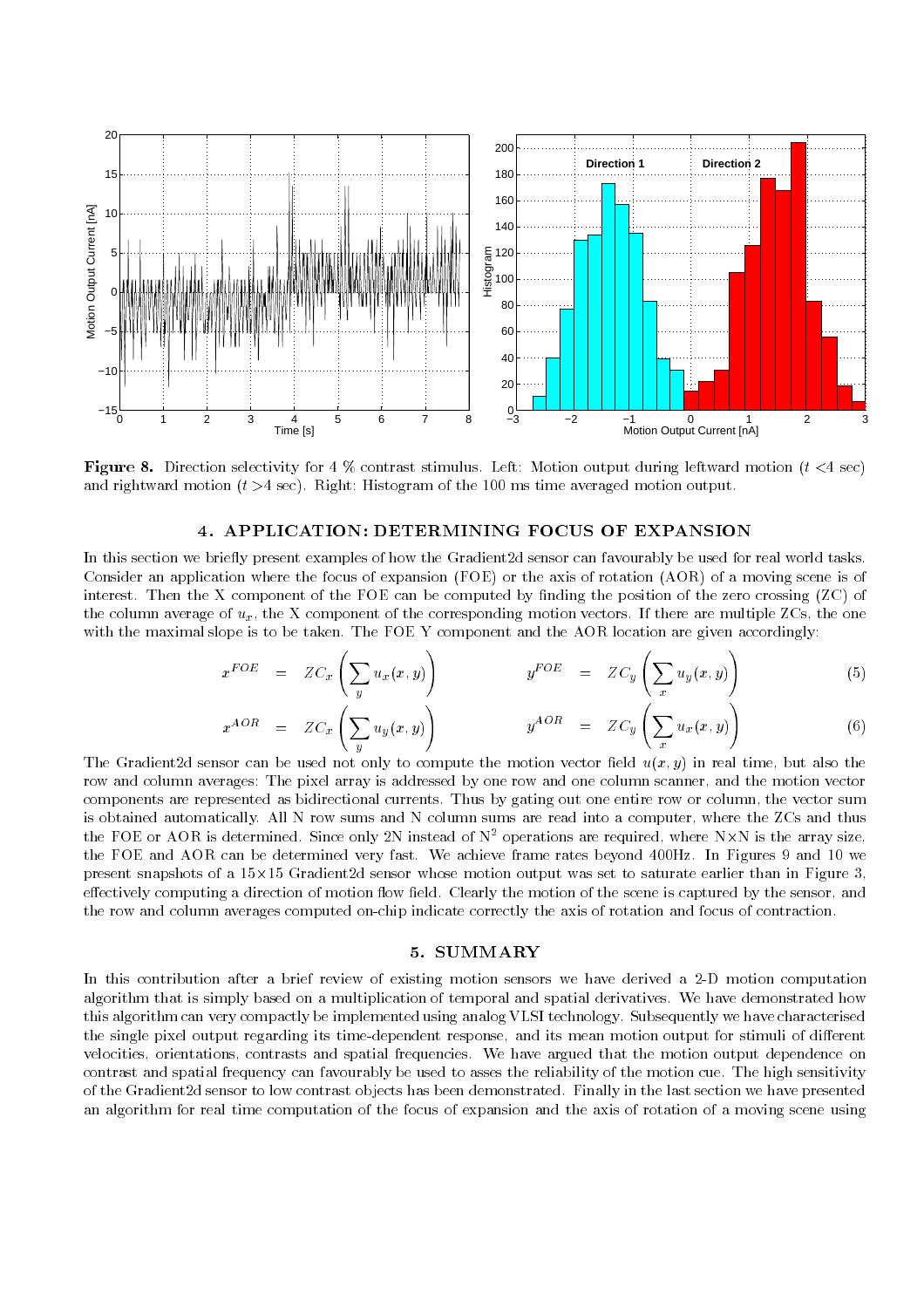

Figure 9. Determining the axis of rotation from two dierent moving scenes. The motion vector elds as computed by the sensor, and the visual input as seen by the on-chip CMOS imager are displayed for one instant in time. The column sum of the Y component and the row sum of the X component of the motion vectors are drawn below the flow fields and to their right, respectively. The solid curve was computed on-chip, the dotted curve was computed from the flow field external of the sensor for comparison. The axis of rotation for both stimuli is correctly marked by the zero crossing.



Figure 10. Left: A receding object was simulated by rotating a spiral in the eld of view of the sensor. The focus of contraction is correctly indicated by the zero crossings of the averages. Similarly the focus of expansion can be determined. Right: Even for an occluded input the correct axis of rotation is determined by the zero crossings.

the pixel-parallel architecture of the Gradient2d sensor. Using a 15-15 pixel array the algorithm was shown to work reliably. In conclusion we have demonstrated a compact 2-D gradient based motion sensor that due to its easy handling and robust operation might be used in some industrial applications.

#### ACKNOWLEDGMENTS

Many thanks to Timothy Horiuchi for laying the grounds of this work. This work was supported by the Center for Neuromorphic Systems Engineering as a part of the National Science Foundation's Engineering Research Center program.